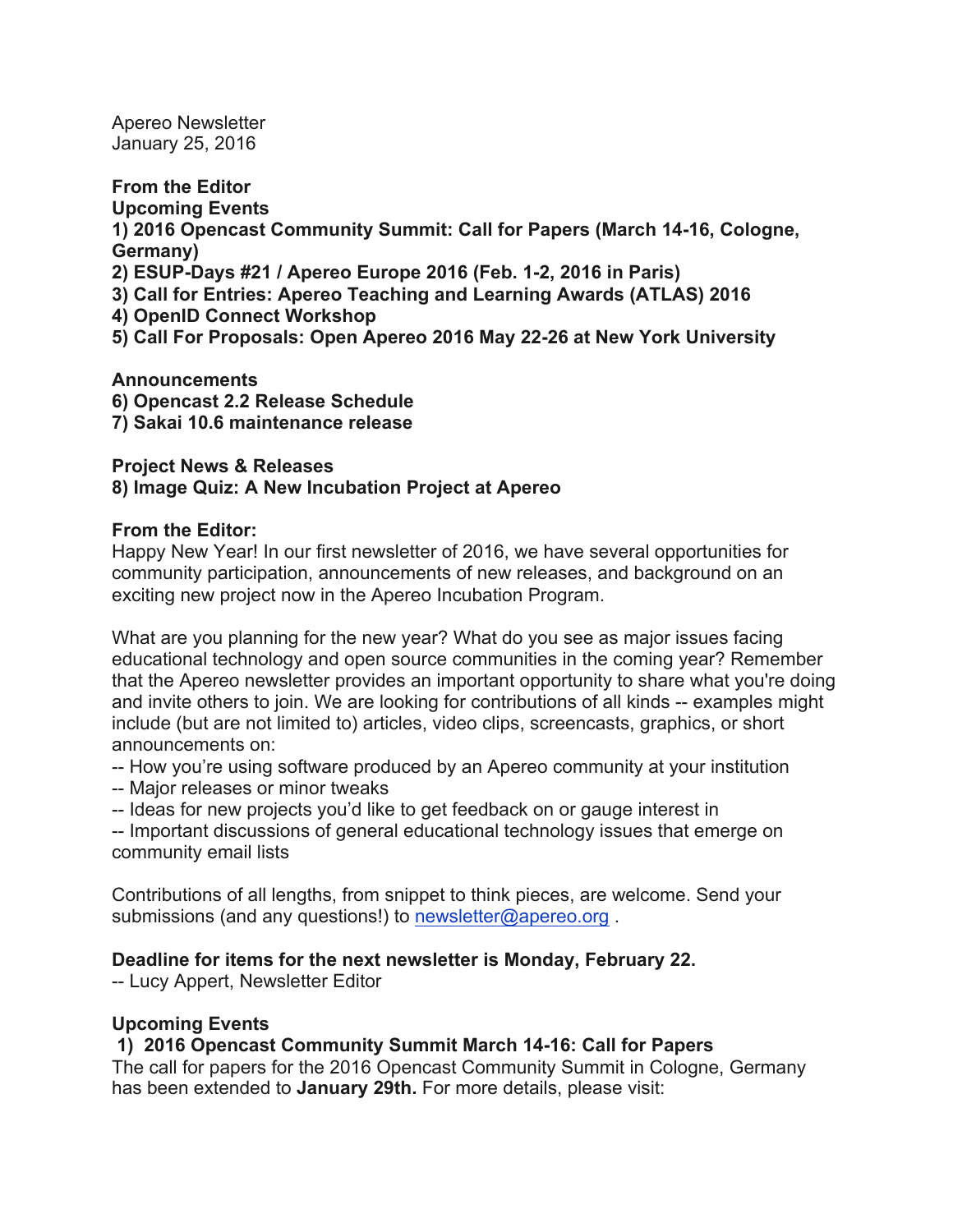#### http://opencast.org/events/2016-opencast-conference

The conference registration will be open from January 15th.

### **2) Apereo Europe 2016/ ESUP Days 21 Feb. 1-2**

Apereo Europe 2016 / ESUP Days 21 will take place Feb. 1-2 at Université Paris Descartes Faculté de Médecine, off Boulevard Saint-Germain in Paris.

Topics include 'What comes after the Learning Management System/Virtual Learning Environment?', use of the Apereo Open Academic Environment in France and internationally, deploying responsive uPortal at UPMC, the use of free software in Quebec and much more. A full programme is available at

https://www.esup-portail.org/conference/index-EN.html#program (English) https://www.esup-portail.org/conference/index.html#program (French)

Registration is available from - https://www.esup-portail.org/registration/

Join the community conversation in Paris!

### **3) Call for Entries: Apereo Teaching and Learning Awards (ATLAS) 2016**

The Apereo Teaching and Learning community is seeking submissions for the annual Apereo Teaching and Learning Awards (formerly TWSIA) competition. The award recognizes innovation and excellence in technology-supported teaching, academic collaboration, and student engagement and learning.

With our new name, ATLAS, the awards committee welcomes a broader audience in the Apereo open source education community. We invite submissions that demonstrate innovative teaching and learning using not only Sakai, OAE and Karuta, but also Xerte and Opencast. Based on merit, we hope to select up to six winners. This year, the selection process will consist of two steps:

Step 1: Filter Questionnaire Opening Date: Dec 28, 2015 Deadline: March 15, 2016

In order to provide the awards committee with a bit of background about your course/ project or portfolio as well as to enable you to select the application rubric that best applies to you, please complete a brief filter questionnaire and then download the appropriate application form.

Click here to start the brief filter questionnaire: https://docs.google.com/forms/d/1RhmPE2WHipMgXOWYAAdd-6ptYwuPGwYuC1nQixcaugA/viewform

Step 2: Application Submission Opening Date: Jan. 20, 2016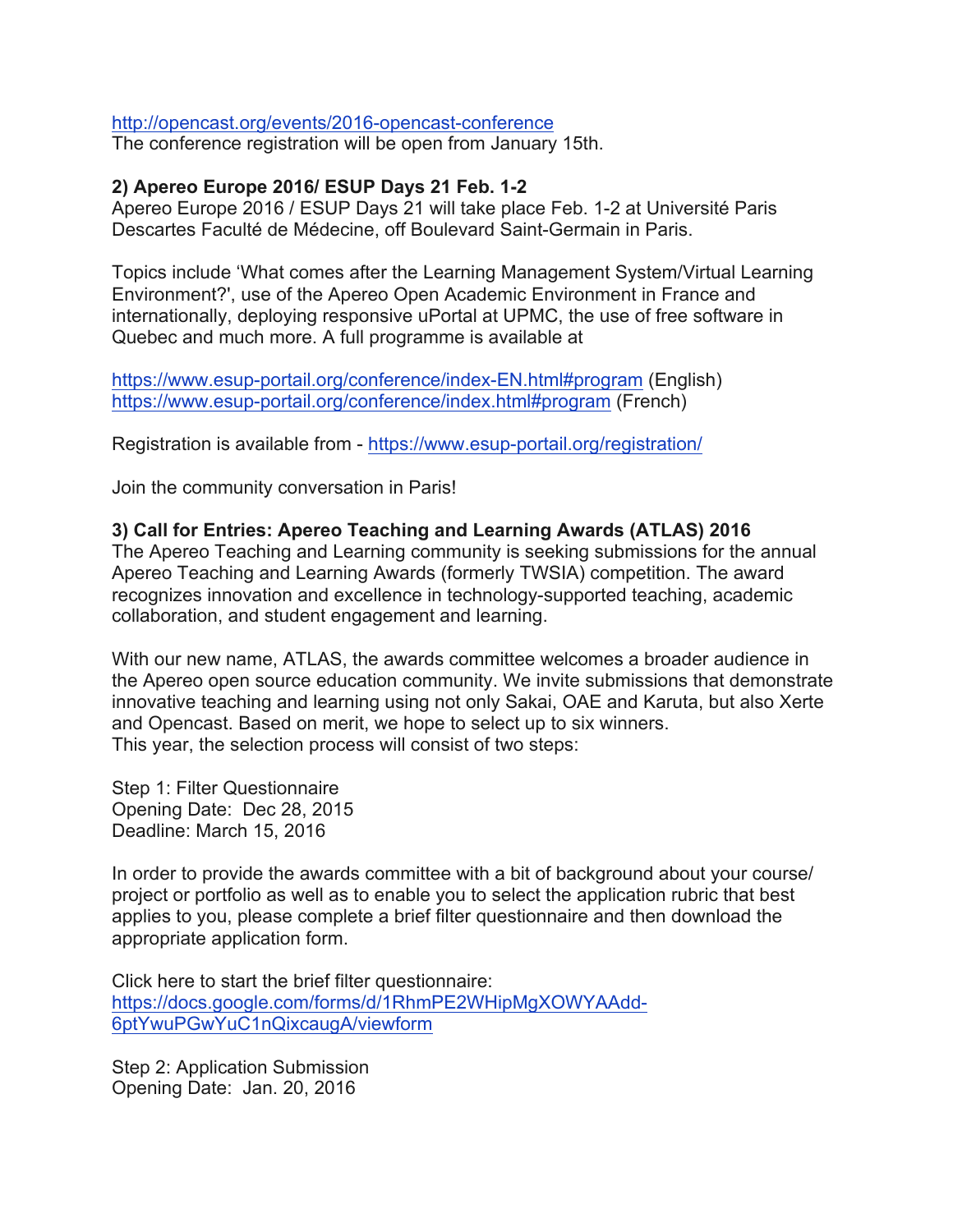# Deadline: March 15, 2016

Each applicant will submit an in-depth description of the innovative teaching method, practice or strategy submitted and how it addresses the award criteria. Please submit your application form at https://www.apereo.org/communities/atlas. Additional information on the award mission statement, a definition of innovation, criteria, rubrics, and previous winners are also available on the site.

Winners will be announced in early April 2016 and recognized at the Open Apereo Conference in May 22-25, 2016, hosted by New York University in New York City. *Registration and travel expenses will be covered for award winners.*

For further inquiries, please email luisa.li@apereo.org or cheryl.brown@apereo.org. -- Luisa Li

# **4) OpenID Connect Workshop**

Apereo and Internet2 would like to invite you to a two-day hands-on workshop on OpenID Connect, led by Roland Hedberg and Rebecka Gulliksson of Umeå University, in Sweden. Roland is a world-renowned expert in OpenID Connect and a senior architect in the IAM community. This workshop is intended to give SAML architects direct experience working with OpenID Connect in preparation for its likely expanded use in our space, and to allow us to have useful conversations on what needs to be done to help make OIDC useful for our use cases and then execute strategy for doing those things.

Dates for the two workshop sessions are February 22-23 and February 24-25, 2016. The two workshops are identical in content.

The course has a capacity limit of 20 people per session. We will work with Roland in the future to look for other opportunities to present this material in different ways/venues. In addition, as part of his work on GÉANT GN4, he will be conducting this same training in the EU. Please be mindful of the limited and targeted nature of this invite when discussing this with colleagues.

Internet2 has made a hotel block available (information on that in the links below). Please use the hotel block to book your lodging, since we have a hold on the rooms and have negotiated a good rate for downtown Denver. The sessions will be conducted at Internet2's Denver offices, 475 17th St, Denver, CO 80202.

To register and book your lodging, please choose one of the sessions below:

https://meetings.internet2.edu/2016-02-22-openid-connect-workshop/ https://meetings.internet2.edu/2016-02-24-openid-connect-workshop/

-- Ian Dolphin

# **5) Call For Proposals: Open Apereo 2016 May 22-26 at New York University**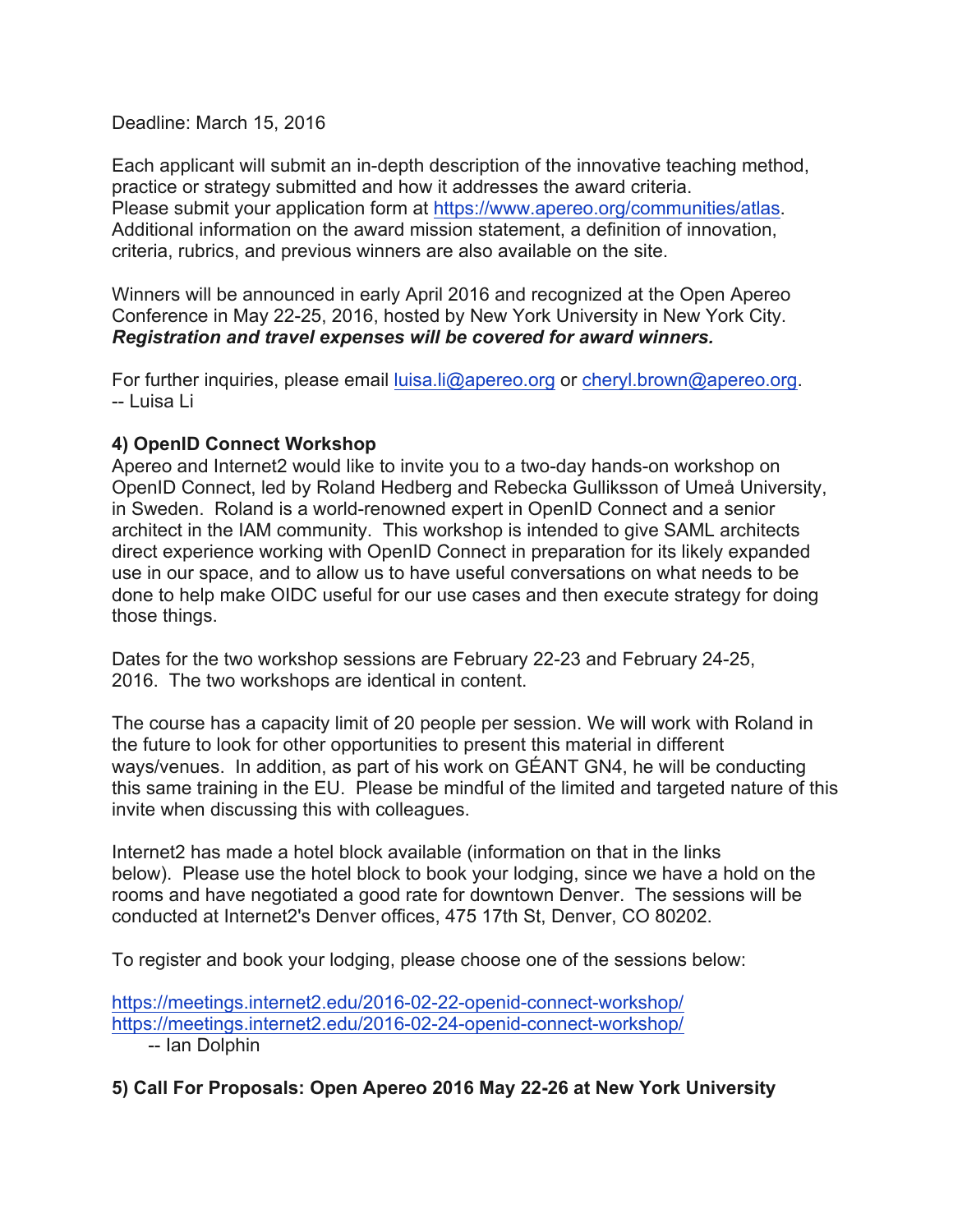The call for proposals for Open Apereo 2016: 100% Open for Education is open, with a final proposal deadline of **February 8, 2016.**

The program committee will review and accept submissions during the open submission period. Early Bird Proposals entered by January 22 will be eligible for early review decisions by February 5. The committee expects to have all proposals reviewed and final acceptances by February 23.

Please note that you may login and edit/review this proposal only through the cutoff date of February 8, 2016.

We look forward to your proposal!

SUBMIT A PROPOSAL here: https://www.eventsforce.net/concentra/frontend/reg/tOtherPage.csp?pageID=3952&ef\_s el\_menu=56&eventID=9&eventID=9

### **Announcements**

### **6) Opencast 2.2 Release Schedule**

The Opencast 2.2 release schedule has been published. Most importantly, the feature freeze will be on April 4th and the final release is planned for June 15th.

The complete schedule can be found at: http://bit.ly/1PSkRyA

-- Lars Kiesow

# **7) Sakai 10.6 maintenance release**

The Sakai Core Team is happy to announce the Sakai 10.6 maintenance release for general availability! Congratulations worldwide team!

There were 100 fixes in this release across the core tools. The list of all fixes is here: https://jira.sakaiproject.org/issues/?filter=15480. Highlights include:

*\* Nine blocker priority and fourteen critical priority issues fixed.*

*\* Five new security fixes.*

*\* Feature enhancements for Assignments tool*: Send comments to gradebook from Assignments, even if the gradebook item was created separately; Re-word the checkbox options to make group and peer assessment settings clearer; CVS export of Assignments includes submission time and if submission was late; Assignments history reflects when instructors submit on behalf of students.

Detailed release notes (functional and technical) available at https://confluence.sakaiproject.org/display/DOC/Sakai+10.6+changes

-- Neal Caidin

# **Project News & Releases**

# **8) Image Quiz: A New Incubation Project at Apereo**

*"What is hardest of all? That which seems most simple: to see with your eyes what is before your eyes."*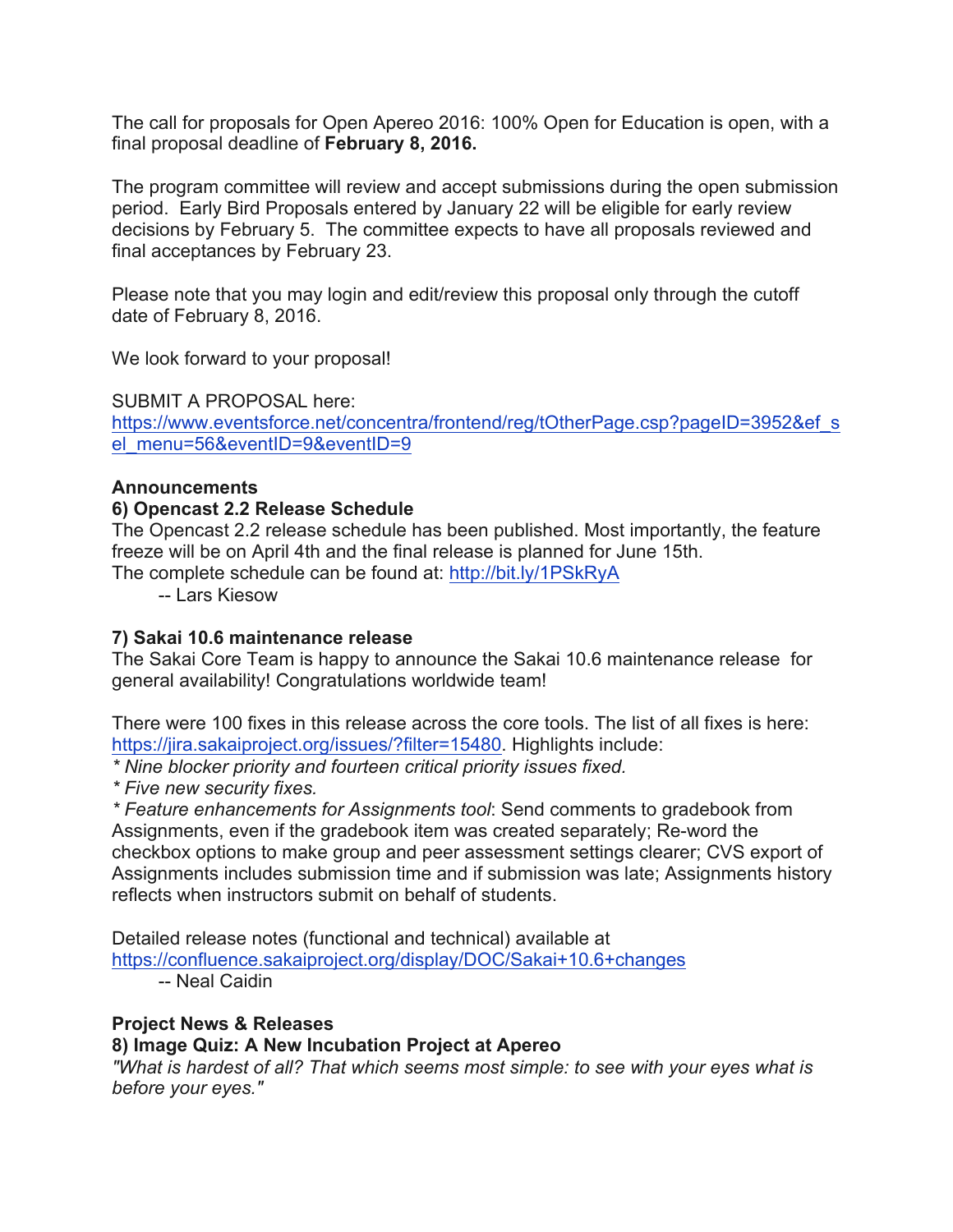### *Johann Wolfgang von Goethe*

The goal of the *Image Quiz Project* is to increase comprehension of complex subjects through visual learning. This goal is accomplished through the development of a series of computer-based visual training programs under the working title *Image Quiz*. Programs in the *Image Quiz* family are designed to rapidly help users become visual experts. Unlike novices, visual experts are able to quickly recognize patterns. This allows chess masters to recognize meaningful chess configurations, and field biologists to identify organism from a mere glance.

Programs in the *Image Quiz* family help users achieve this mastery in a fraction of the time normally required. They do this by adapting learning techniques from areas of cognitive psychology concerned with expertise. The programs are designed to teach pattern recognition, and promote holistic visual processing, the visual processing mode used by experts. They do this through a series of active learning activities. Active learning engages brain areas associated with visual expertise, while passive learning does not. The training techniques embodied in the *Image Quiz* family are based on research protocols that were used to define holistic processing.

In addition to recognizing patterns, visual experts are also able to segment their perceptual field in order to pick out relevant details. The ability to see relevant details is not something realized on first exposure to a new visual domain; rather it emerges from experience. The *Image Quiz* programs provide this experience. In the area of organism identification, the *Image* Quiz programs provide the perceptual basis necessary for mastering the complex terminology of classification. Rather than learning terms for characteristics for which they have no experience, users first learn to recognize the characters and can then easily learn their names.

The *Image Quiz* programs also help users form mental images. These images are the basis of pattern recognition, and are important stepping stones in the formation of scientific intuition. The *Image Quiz* programs accomplish this goal by exposing users to many examples, covering the range of variation of the relevant concepts. Exposure to variation is important because concepts encode information not only about the prototype of a category, but about its variation. Exposure to variation forms the basis of the visual concept.

Although the *Image Quiz* programs accomplish all of these goals, they are not intended as a replacement for traditional teaching methods. They are supplements that provide users with effective homework and make traditional teaching methods more effective.

Stand-alone versions of programs currently exist in Java[1] and C++ and are used for teaching organic chemistry functional groups, amino acid structure, plant identification, plant life cycles, and plant structure terminology. It is easy to add your own images to the software and create custom versions in other subject areas.

Controlled experiments and pre-test, post-test protocols have both shown that the